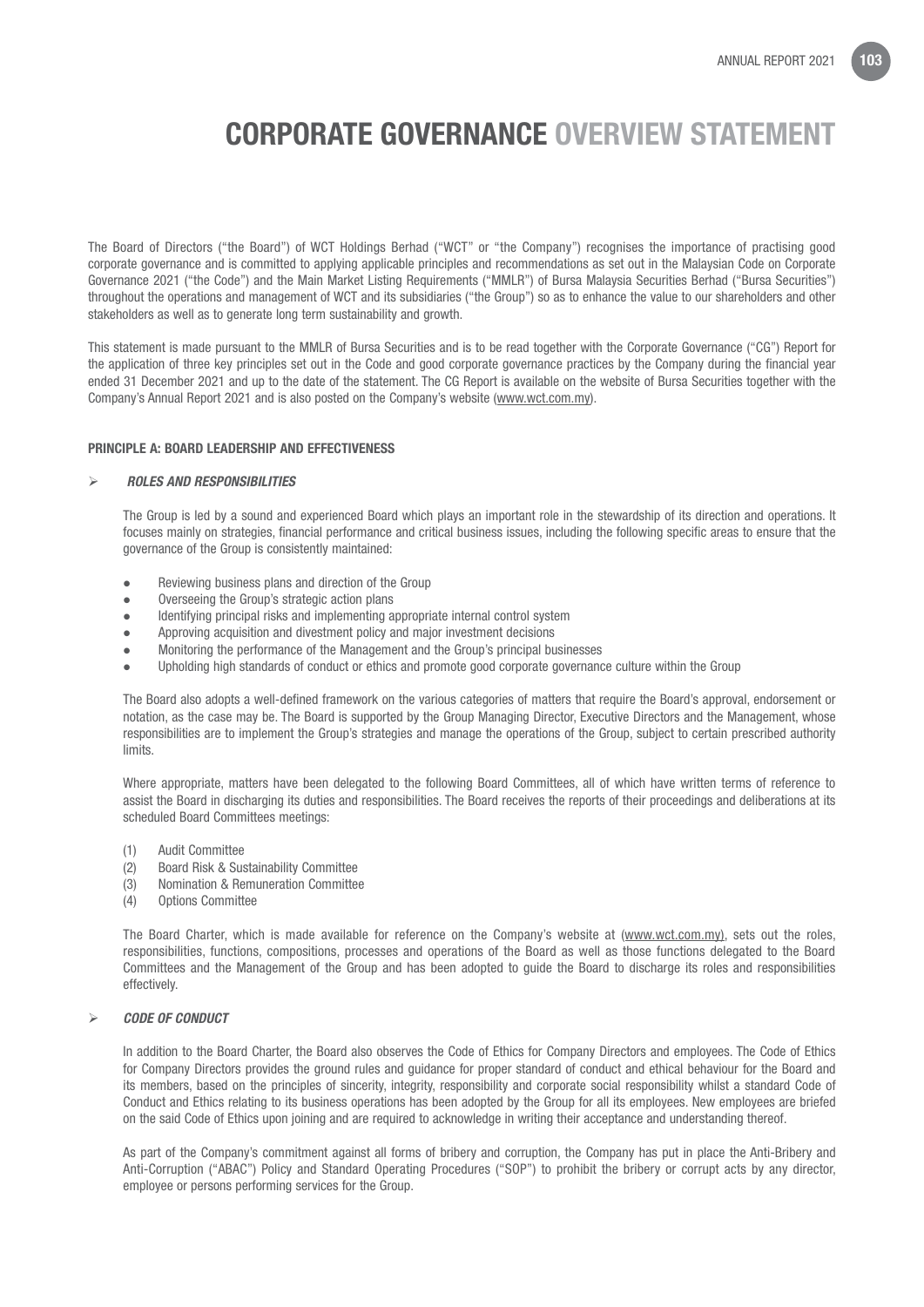#### PRINCIPLE A: BOARD LEADERSHIP AND EFFECTIVENESS *cont'd*

#### *CODE OF CONDUCT cont'd*

The Company's Whistleblowing Policy and Procedures serve to provide an avenue and mechanism for any individual to report any concerns they may have on any suspected and/or known improper conducts, wrongdoings, corruption, fraud and/or abuse in accordance with the procedures as provided therein.

The Code of Ethics for Company Directors and employees, ABAC Policy and the Whistleblowing Policy are made available for reference on the Company's website at (www.wct.com.my).

#### *BOARD COMPOSITION AND BALANCE*

Currently, the Board comprises ten (10) members, made up of five (5) Executive Directors including the Executive Chairman, the Group Managing Director, two (2) Deputy Managing Directors, an Executive Director, and five (5) Independent Non-Executive Directors.

Each of the Director's profile is presented under the section titled "Profile of Directors" in the Company's Annual Report 2021.

The current Board composition, half of which consists of Independent Directors, fully complies with the MMLR of Bursa Securities which requires at least two (2) directors or one-thirds (1/3) of the Board members (whichever is the higher) to be Independent Directors.

In addition to the Executive Directors who have day-to-day responsibilities for the Group's operations, the Independent Non-Executive Directors also play an important role in ensuring corporate governance and accountability are being upheld, as they provide unbiased and independent views, advice, opinions and judgments as well as provide effective check and balance in the functioning of the Board to safeguard the interests, not only of the Group but also that of the minority shareholders, employees, customers, suppliers and the communities in which the Group conducts its businesses. The Board is satisfied that the current Board composition adequately reflects the interests of the minority shareholders of the Company.

The Independent Non-Executive Directors are also actively involved in the various Board Committees. They provide broader views, independent assessments and opinions on management proposals, including any related party transactions entered into by the Group.

The role of the Chairman and the Group Managing Director of the Company are held by different individuals and their respective duties are set out in the Board Charter of the Company.

To commit in encouraging diversity, including gender diversity, and to align with the updated practices under the Code, the Board had on 12 October 2021 adopted the Board and Senior Management Diversity Policy ("Diversity Policy"). The Board supports the Government's aspiration to achieve at least 30% women directors on the board of public listed companies. Where new appointments are to be made to the Board or on replacement of a Director on the Board, priority will be given to suitable women candidates to achieve at least 30% women directors on the Board. Currently, Puan Rahana Binti Abdul Rashid is the only woman director sitting on the Board.

The Diversity Policy which is embedded in the Board Charter is made available for reference at (www.wct.com.my).

The Board has reviewed and is satisfied that its current size and composition provide an effective blend of entrepreneurship, business and professional expertise in general management, finance and technical areas of the industries in which the Group is involved. The mixture of skills and experience is vital to the continued success and future direction of the Group.

#### *SUPPLY OF AND ACCESS TO INFORMATION*

All scheduled Board and Board Committee meetings held during the financial year were preceded by a formal agenda issued by the Company Secretary in consultation with the Chairman of the meetings. The agenda for each of the meetings are accompanied by the minutes of preceding meetings of the Board and Board Committees and may include reports on group financial performance, operational performance of its business units including overall quality and delivery of products and services, market analysis, quarterly results for announcements, internal audit and risk management reports, updates on the Group's sustainability programmes and initiatives, updates on material litigations and other relevant information. The Board papers/meeting materials, which are generally shared with and uploaded electronically five (5) business days before the meetings for timely and easy access by the Board and Board Committee members, are comprehensive and encompass all aspects of the matters being considered, enabling the Board to look at both quantitative and qualitative factors so that informed decisions may be made.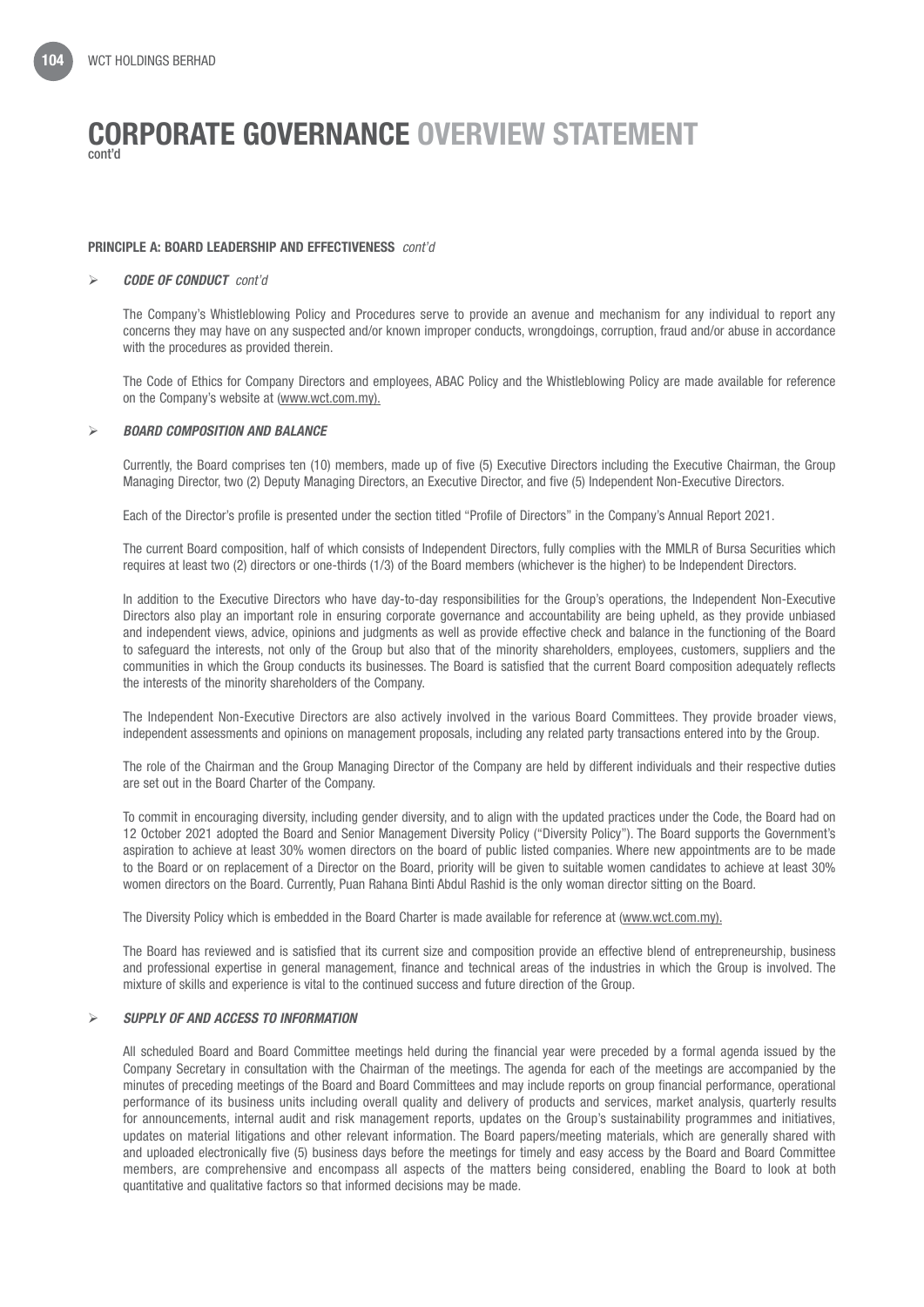#### PRINCIPLE A: BOARD LEADERSHIP AND EFFECTIVENESS *cont'd*

#### *SUPPLY OF AND ACCESS TO INFORMATION cont'd*

The Company Secretaries would also brief the Board on the proposed contents and timing of any material announcements by the Company before the same are released to Bursa Securities for public dissemination. The Board always has access to the advice and services of the Company Secretaries especially relating to the procedural and regulatory requirements such as companies and securities laws, corporate governance matters and the MMLR of Bursa Securities.

In addition to the above, the Board has full and unrestricted access to the advice and services of the Management and to obtain all necessary external and independent professional advice, when required, at the Company's expense.

#### *COMMITMENT OF THE BOARD*

The Board is satisfied with the level of time committed by the Board in discharging their respective duties and roles as Directors of the Company. The time commitment of the Directors was demonstrated by the attendance of the Board and Board Committees meeting during the financial year 2021. All the Directors of the Company have complied with the MMLR of Bursa Securities on the maximum number of directorships which they can hold in public listed companies.

An annual corporate meetings calendar is prepared in advance and sent to the Board before the beginning of every year which provides the scheduled meeting dates for the Board, Board Committees, the annual general meeting ("AGM") and trainings/seminars to be organised by the Company.

The Board meets at least four (4) times a year, with additional meetings to be convened as and when necessary. Issues deliberated at such meetings and the relevant decisions made are duly minuted by the Company Secretary. During the financial year ended 31 December 2021, a total of five (5) Board meetings were held where details of the attendance of the Directors at the Board Meetings are as follows:

| <b>Directors</b>              | <b>Number of Board meetings attended in 2021</b> |  |  |  |
|-------------------------------|--------------------------------------------------|--|--|--|
| Tan Sri Lim Siew Choon        | 5/5                                              |  |  |  |
| Dato' Lee Tuck Fook           | 5/5                                              |  |  |  |
| Chow Ying Choon               | 5/5                                              |  |  |  |
| Goh Chin Liong                | 5/5                                              |  |  |  |
| Liang Kai Chong               | 5/5                                              |  |  |  |
| Tan Sri Marzuki Bin Mohd Noor | 5/5                                              |  |  |  |
| Datuk Ab Wahab Bin Khalil     | 5/5                                              |  |  |  |
| Dato' Ng Sooi Lin             | 5/5                                              |  |  |  |
| Ng Soon Lai @ Ng Siek Chuan   | 5/5                                              |  |  |  |
| Rahana Binti Abdul Rashid     | 5/5                                              |  |  |  |

In the intervals between scheduled Board meetings, for any exceptional matters requiring urgent Board decisions, Board approvals may be sought either via circular resolutions which are attached with sufficient and relevant information required for an informed decision to be made or via ad-hoc Board meetings to be convened. Where a potential conflict of interests arises in the Group's investments, projects or any transactions involving any of the Directors or persons deemed connected to him/her, such Director is required to declare his/her interest and abstain from further deliberation and the decision-making process.

#### *DIRECTORS' TRAINING*

All the Directors have attended the Mandatory Accreditation Programme organised by Bursa Securities. The Directors will continue to undergo other appropriate training programmes to further enhance their knowledge and skills and to keep abreast with new developments within the industry.

Aside from the annual assessment conducted to assess the training needs of the Directors, each Director may also identify any appropriate training that enhances their effectiveness in discharging their duties as directors. The Company Secretary facilitates the organisation of in-house training programmes as well as registration for external training programmes and seminars, if needed.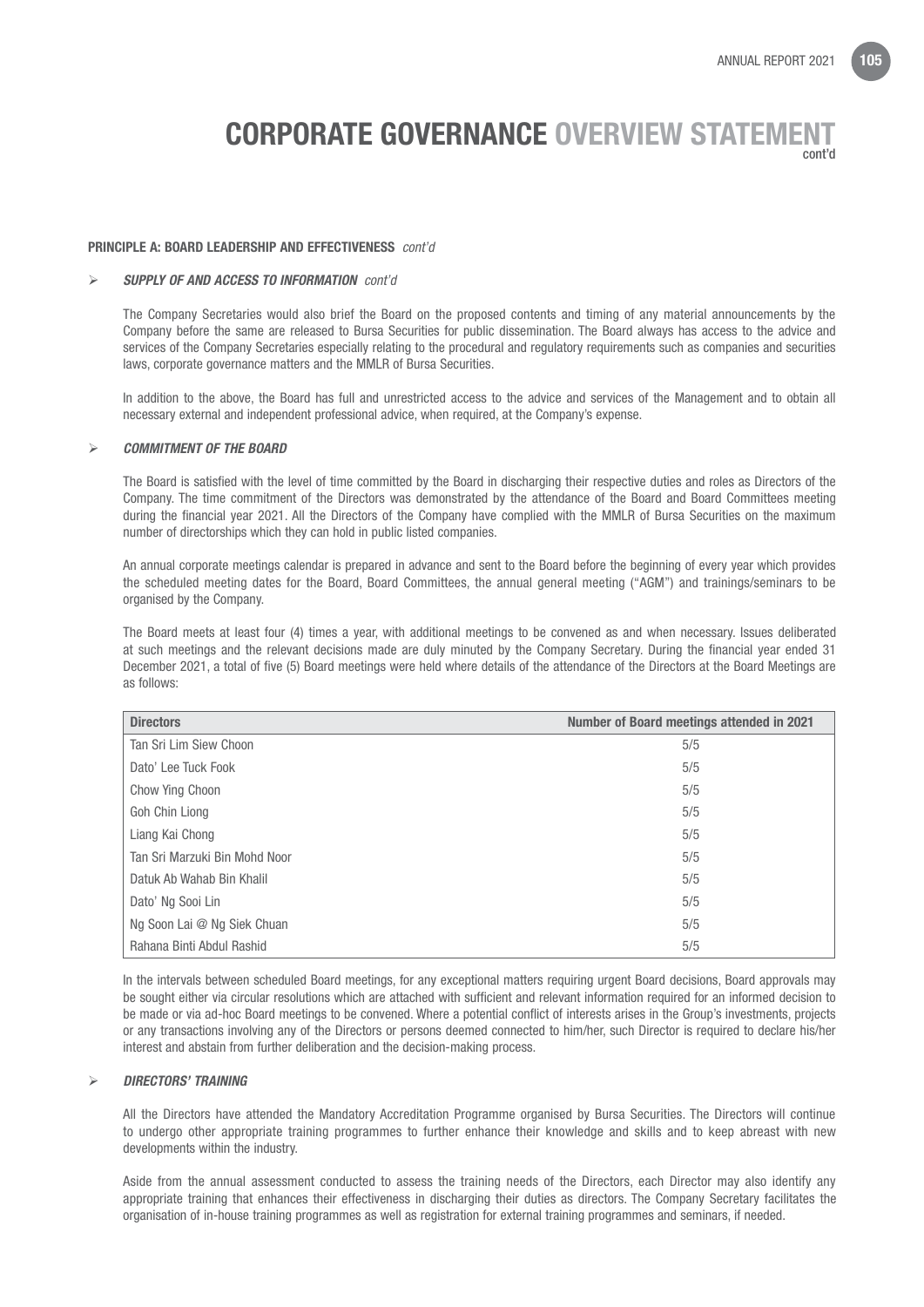#### PRINCIPLE A: BOARD LEADERSHIP AND EFFECTIVENESS *cont'd*

#### *DIRECTORS' TRAINING cont'd*

During the financial year ended 31 December 2021, the Directors of the Company have attended the following training programmes:

#### Tan Sri Lim Siew Choon

l Corporate Directors Summit 2021 - Governance 4.0 (17 August 2021)

#### Dato' Lee Tuck Fook

- **WIEF-SIDC PowerTalk Webinar 2021 Post Pandemic Economic Landscape: Building Resilient Industries (7 April 2021)**
- l Digital Acceleration & Innovation for Business Recovery & Growth (14 April 2021)
- l Board & Audit Committee Priorities 2021 (7 May 2021)
- l Directors' Training Malaysian Code on Corporate Governance 2021 (6 August 2021)

#### Chow Ying Choon

• Corporate Directors Summit 2021 - Governance 4.0 (17 August 2021)

#### Goh Chin Liong

l Corporate Directors Summit 2021 - Governance 4.0 (17 August 2021)

#### Liang Kai Chong

l Webinar on Securities Commission Guidelines on the conduct of Directors of listed corporations and their subsidiaries (28 September 2021)

#### Tan Sri Marzuki Bin Mohd Noor\*

- l Corporate Directors Summit 2021 Governance 4.0 (17 August 2021)
- l Webinar on Securities Commission Guidelines on the conduct of Directors of listed corporations and their subsidiaries (28 September 2021)
- l Securities Commission's Audit Oversight Board Conversation with Audit Committees (6 December 2021)

#### Datuk Ab Wahab Bin Khalil\*

- l Corporate Directors Summit 2021 Governance 4.0 (17 August 2021)
- l Webinar on Securities Commission Guidelines on the conduct of Directors of listed corporations and their subsidiaries (28 September 2021)
- The Asset and Facility Management Conference (AFMC 2021) (9 & 10 November 2021)
- l Securities Commission's Audit Oversight Board Conversation with Audit Committees (6 December 2021)

#### Dato' Ng Sooi Lin\*

- l Webinar on Securities Commission Guidelines on the conduct of Directors of listed corporations and their subsidiaries (28 September 2021)
- **.** Securities Commission's Audit Oversight Board Conversation with Audit Committees (6 December 2021)

#### Ng Soon Lai @ Ng Siek Chuan\*

- BNM-FIDE Forum Dialogue: The Future of Malaysia's Financial Sector (9 June 2021)
- BNM-FIDE Forum Dialogue on RMIT Implementation (8 July 2021)
- Webinar on MFRS 17 (10 September 2021)
- Sustainability Training by Climate Governance Malaysia (8 November 2021)

#### Puan Rahana Binti Abdul Rashid\*

- l Corporate Directors Summit 2021 Governance 4.0 (17 August 2021)
- l Webinar on Securities Commission Guidelines on the conduct of Directors of listed corporations and their subsidiaries (28 September 2021)
- l Securities Commission's Audit Oversight Board Conversation with Audit Committees (6 December 2021)
- \* Denotes a Director who is a member of the Audit Committee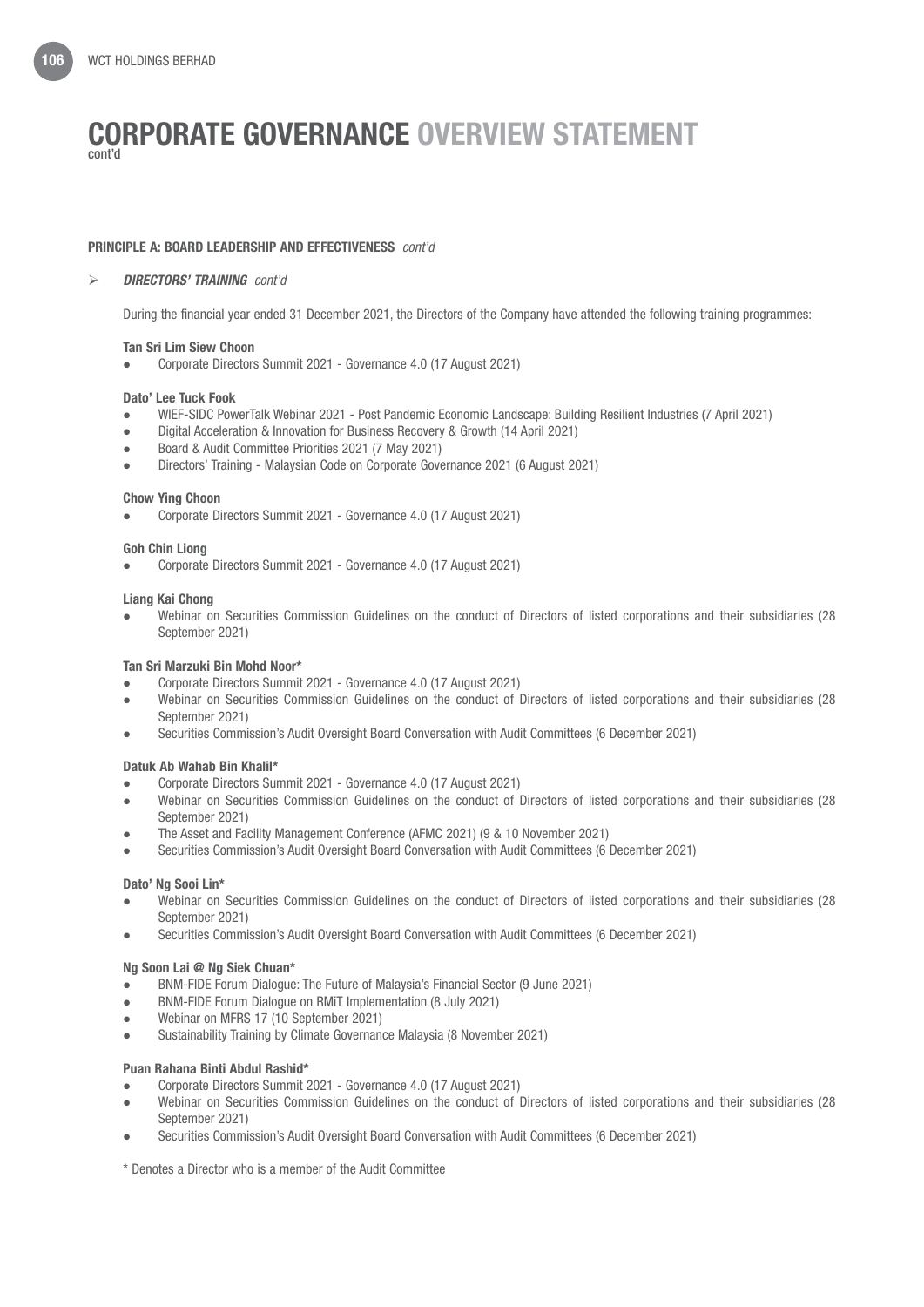#### PRINCIPLE A: BOARD LEADERSHIP AND EFFECTIVENESS *cont'd*

#### *BOARD COMMITTEES*

#### *(A) AUDIT COMMITTEE*

 The composition of the Audit Committee complies with the MMLR of Bursa Securities, including the requirement that all its members are non-executive directors, with independent non-executive directors forming the majority and one of the members being a qualified accountant.

 The primary objective of the Audit Committee is to assist the Board of Directors in fulfilling its responsibilities relating to the Group's financial reporting and internal control systems. The Audit Committee's terms of reference are available at (www.wct.com. my) and activities during the financial year are disclosed in the Audit Committee Report found in the Company's Annual Report 2021.

 The Audit Committee is able to obtain external professional advice and where necessary, invite external auditors/advisers/ consultants with relevant experience to attend its meeting to provide opinions, viewpoints and clarifications.

#### *(B) BOARD RISK & SUSTAINABILITY COMMITTEE*

 The Board Risk & Sustainability Committee ("BRSC") is to assist the Board in overseeing the risk management activities of the Group and approving appropriate risk management policies and risk appetite.

 In addition, BRSC is also responsible for overseeing sustainability-related risks and ensuring sustainability considerations are incorporated into the Group's businesses and strategies so as to create value for its businesses and stakeholders as well as to support business continuity and competitiveness, in the longer term.

 The BRSC comprises no fewer than three (3) members with a majority of them being independent directors of the Company. The current members of the BRSC are as follows:-

- (i) Dato' Ng Sooi Lin Chairman/Independent Non-Executive Director
- (ii) Tan Sri Marzuki Bin Mohd Noor Member/Independent Non-Executive Director
- (iii) Datuk Ab Wahab Bin Khalil Member/Independent Non-Executive Director
- (iv) Rahana Binti Abdul Rashid Member/Independent Non-Executive Director

The terms of reference, duties and responsibilities of the BRSC are available on the Company's website (www.wct.com.my).

 The BRSC meets not less than four (4) times a year. In 2021, a total of five (5) meetings were held and details of the attendance of the BRSC members are as follows:

| <b>Name</b>                   | Number of BRSC meetings attended in 2021 |  |  |  |  |
|-------------------------------|------------------------------------------|--|--|--|--|
| Dato' Ng Sooi Lin             | 5/5                                      |  |  |  |  |
| Tan Sri Marzuki Bin Mohd Noor | 5/5                                      |  |  |  |  |
| Datuk Ab Wahab Bin Khalil     | 5/5                                      |  |  |  |  |
| Rahana Binti Abdul Rashid     | 5/5                                      |  |  |  |  |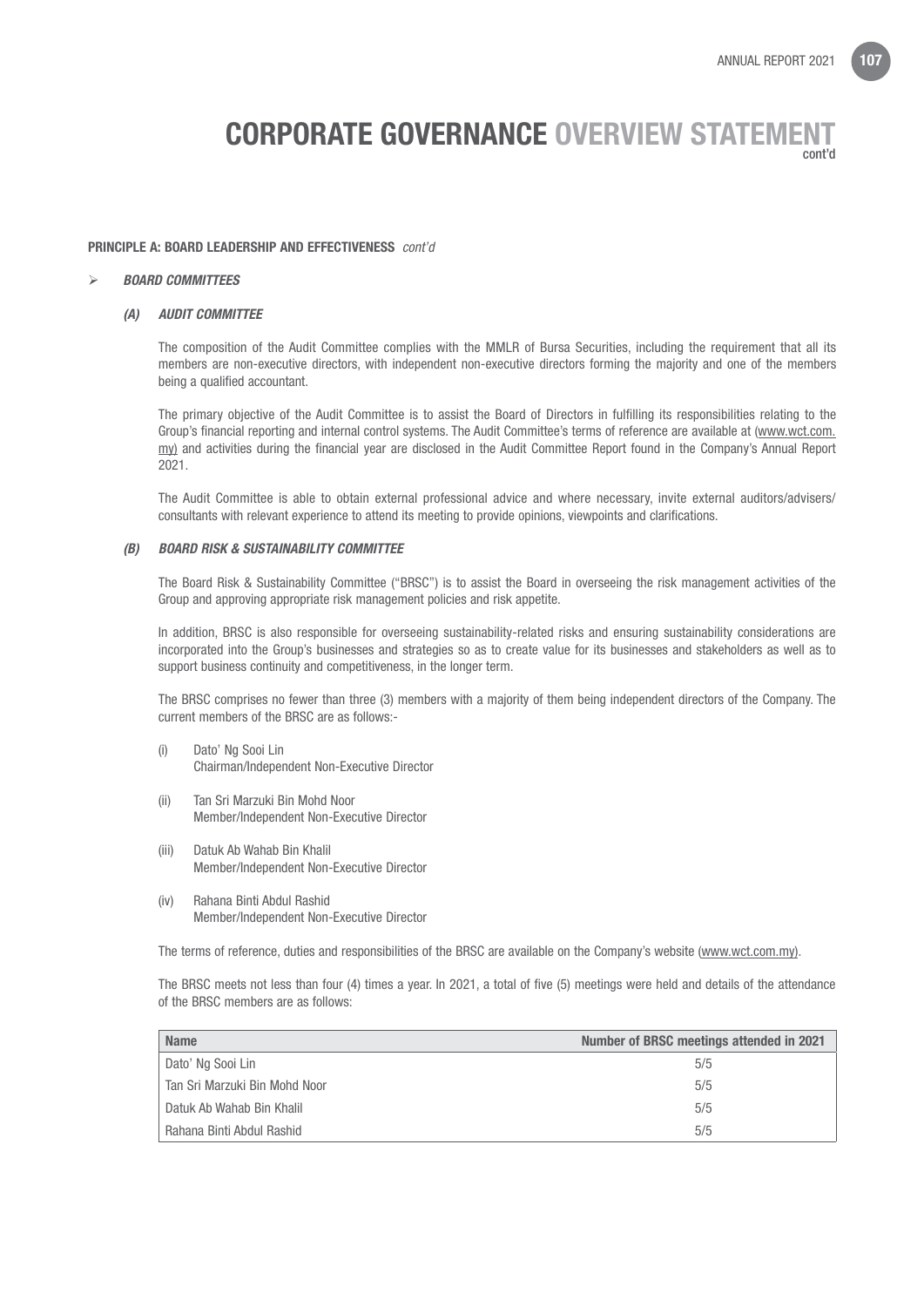## PRINCIPLE A: BOARD LEADERSHIP AND EFFECTIVENESS *cont'd*

## *BOARD COMMITTEES cont'd*

## *(B) BOARD RISK & SUSTAINABILITY COMMITTEE cont'd*

During the year under review, the BRSC reviewed and discussed the following:

- (i) Risk Reports and Risk Registers of the Group's business operations;
- (ii) the report on the Anti-Bribery and Anti-Corruption risk assessments;
- (iii) a proposal on fund-raising exercise of the Company;
- (iv) the assessment on the termination of the existing hotel management agreement and the proposed new franchise agreement for the New World Petaling Jaya Hotel;
- (v) the risk exposures and assessment on the acquisition of 2 parcel of lands located in Inanam, Kota Kinabalu, Sabah and the acquisition of option to acquire the developments rights over parcels of land located in Lok Kawi, Sabah;
- (vi) the proposed risk appetite for integration of Economic, Environmental and Social (EES) into the Risk Management Policy and Risk Management Framework;
- (vii) the Group's sustainability initiatives and flagship programmes;
- (viii) the programmes in embedding the sustainability into the WCT Group which include the materiality assessment on EES of WCT Group and the review of the Group's prioritised material matters;
- (ix) the Statement on Risk Management and Internal Control and the Sustainability Statement for inclusion in the Annual Report 2020; and
- (x) the appointment of the external consultant to advise on sustainability matters.

## *(C) NOMINATION & REMUNERATION COMMITTEE*

 The current members of the Nomination & Remuneration Committee ("NRC") consists entirely of Independent Non-Executive Directors, as follows:

- (i) Datuk Ab Wahab Bin Khalil Chairman/Independent Non-Executive Director
- (ii) Tan Sri Marzuki Bin Mohd Noor Member/Independent Non-Executive Director
- (iii) Dato' Ng Sooi Lin Member/Independent Non-Executive Director

The terms of reference, duties and responsibilities of the NRC are available on the Company's website (www.wct.com.my).

 The NRC meets at least once a year and whenever required. In 2021, three (3) meetings were held and details of the attendance of the NRC members are as follows:

| <b>Name</b>                   | Number of NRC meetings attended in 2021 |  |  |  |
|-------------------------------|-----------------------------------------|--|--|--|
| Datuk Ab Wahab Bin Khalil     | 3/3                                     |  |  |  |
| Tan Sri Marzuki Bin Mohd Noor | 3/3                                     |  |  |  |
| Dato' Ng Sooi Lin             | 3/3                                     |  |  |  |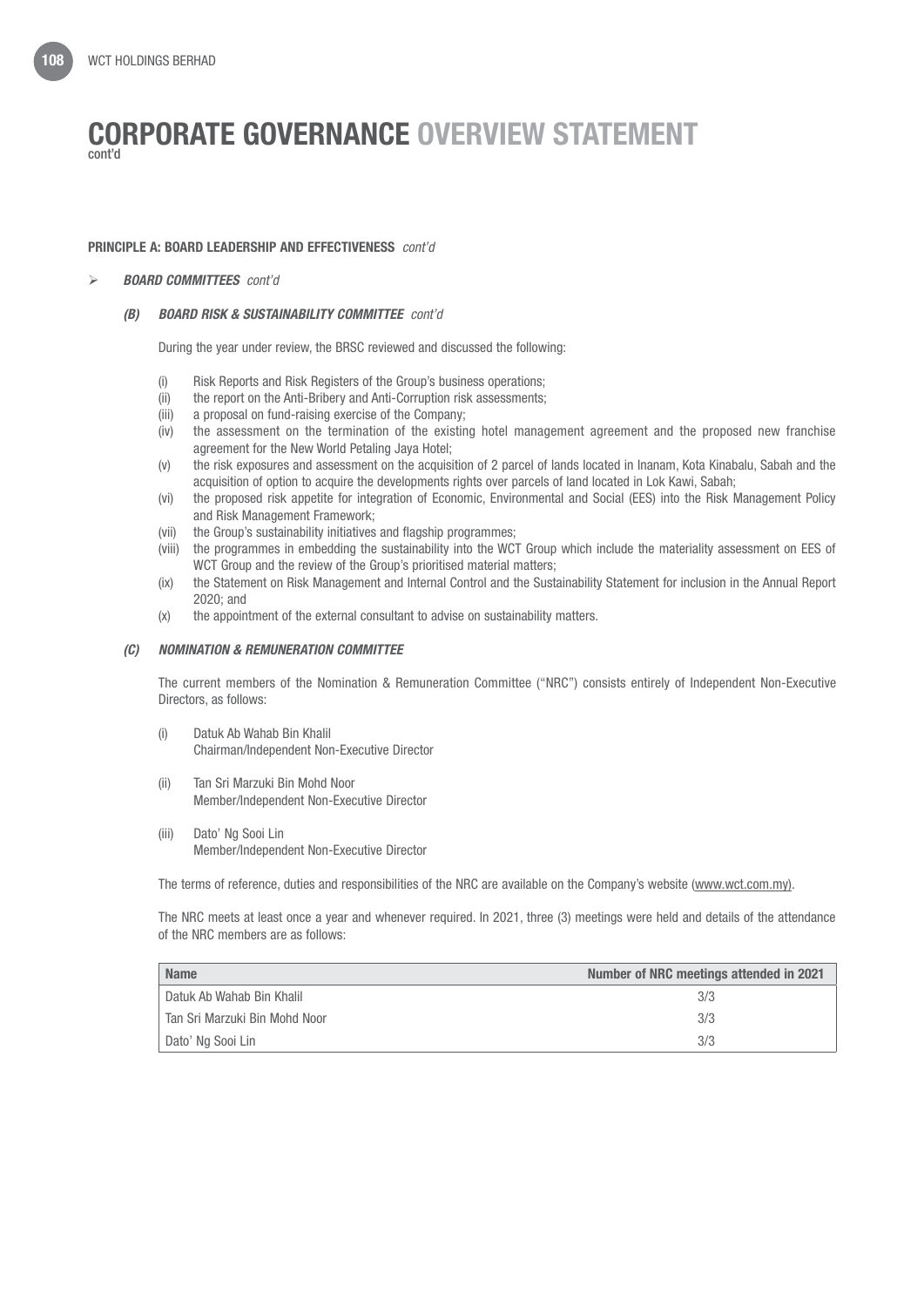#### PRINCIPLE A: BOARD LEADERSHIP AND EFFECTIVENESS *cont'd*

#### *BOARD COMMITTEES cont'd*

#### *(C) NOMINATION & REMUNERATION COMMITTEE cont'd*

During the financial year ended 31 December 2021, the NRC carried out the following activities:

- (i) Reviewed the annual increment and bonuses of the employees of the Group;
- (ii) Reviewed the annual increment and bonuses of all executive directors;
- (iii) Conducted the annual assessment and evaluation of the Board as a whole, committees of the Board, the individual directors and the independence of the Independent Directors;
- (iv) Conducted the annual review of the Board in respect of its size and the required mix of skills and experience;
- (v) Reviewed and recommended the re-appointment of four (4) directors who are retiring by rotation and seeking for reelection at the 10<sup>th</sup> AGM:
- (vi) Reviewed the re-employment of an Executive Director of the Company who will be reaching the age of 60 in year 2022 and his re-employment contract as well as the payment of his retirement benefit;
- (vii) The termination of Policy on the retirement benefit for executive directors; and
- (viii) Reviewed the salary adjustment for a Deputy Managing Director of the Company.

All recommendations of the NRC are subject to endorsements by the Board.

#### APPOINTMENTS AND RE-ELECTIONS TO THE BOARD

 The NRC is responsible for assessing and making recommendations on any new appointments to the Board. Selection of new candidates to be considered for new appointment as director is facilitated through recommendations from the Board members, the Management and/or through independent sources. Prior to recommending the proposed candidate to the Board for its consideration, the NRC considers and assess the diverse set of skills, knowledge, professional/industry experience, gender, age, cultural and educational backgrounds, ethnicity and length of services of the proposed candidate in accordance with the Diversity Policy. As part of the process of appointing new Directors, the new Directors are provided an orientation programme in order to be familiar with the operations and organisational structure of the Group.

 The Company's Constitution provides that the number of directors of the Company shall not be less than two (2) and not more than twenty (20). The Board has the power under the Company's Constitution to appoint a director from time to time either to fill a casual vacancy or as an additional director. Article 87 of the Company's Constitution provides that any director so appointed shall hold office only until the next following AGM and shall then be eligible for re-election at the said AGM.

 For the re-election of Directors, Article 82 of the Company's Constitution requires that the number of Directors nearest to, but not greater than one-third retire by rotation each year and being eligible, may offer themselves for re-election at the AGM. The Directors who are required to retire are those who have been longest in office since their last election. In addition, all the directors are required to retire from office once at least every three (3) years but shall be eligible for re-election. This provides an opportunity for the shareholders to renew their mandates for the said Directors to continue to serve on the Board.

The Directors who are seeking re-election at the forthcoming 11<sup>th</sup> AGM are stated in the notice of the 11<sup>th</sup> AGM. The NRC has assessed the performance of these Directors and accordingly recommended to the Board for their re-election to be tabled for shareholders' approval at the forthcoming  $11<sup>th</sup>$  AGM. The Board supported the re-appointment of the Directors who are seeking for re-election at the coming 11th AGM as they have provided their full contribution, commitment and participation towards the Group, their confidence to stand up for a point of view and always act in the best interest of the Group as a whole. In addition, the Independent Director who is seeking for re-election at the coming 11<sup>th</sup> AGM, do not have any position or relationship that might influence in a material respect his capacity to bring an independent judgement on issues before the Board and to act in the best interest of the Group.

 The re-election of each director will be voted by way of separate shareholders' resolutions. To assist the shareholders in their decision, information such as the personal profile and shareholdings in the Group of each director standing for re-election are furnished in the Company's Annual Report 2021.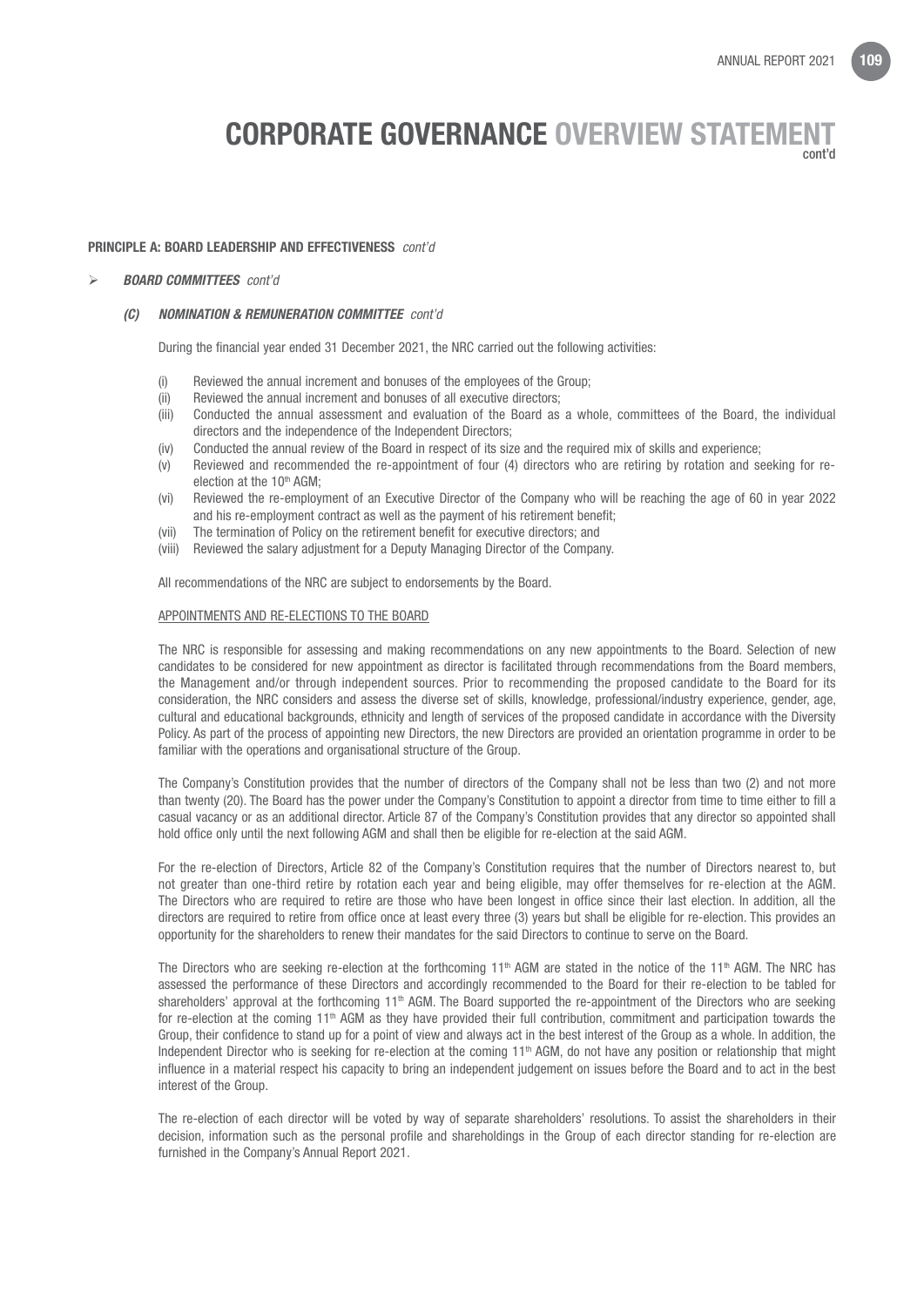### PRINCIPLE A: BOARD LEADERSHIP AND EFFECTIVENESS *cont'd*

### *BOARD COMMITTEES cont'd*

## *(C) NOMINATION & REMUNERATION COMMITTEE cont'd*

### BOARD EVALUATION

 The NRC has reviewed and adopted the criteria used for the annual assessment and evaluation of each individual Director, the Board as a whole and the Board Committees as well as the independence assessment of the Independent Directors.

 Each Director is required to review and appraise himself/herself and the Board and/or the respective Committees of which he/ she is a member based on the criteria as set out in the evaluation form. From the results, the NRC will draw conclusions on the Board's and Committees' effectiveness in discharging their duties and responsibilities. The results and conclusions will be escalated to the Board.

 The annual review and evaluation of the Board as a whole, the Board Committees and the individual Directors which were conducted for the financial year ended 31 December 2021 concluded that the Board and the Board Committees had continued to operate effectively towards fulfilling their duties and responsibilities as the members of the Board and Board Committees throughout the year under review.

### ASSESSMENT OF INDEPENDENT DIRECTORS

 The Board acknowledges the importance of having independence and objectivity in decision-making by the Independent Directors of the Company. Assessment on the independence of the Company's Independent Directors is undertaken annually, prior to any new appointment and when any new interest or relationship develops between the Independent Director and the Company.

 The NRC reviews the independence of the Independent Directors in accordance with the criteria on independence as stipulated in the MMLR and Practice Notes of Bursa Securities as well as the Code. The Independent Directors are also assessed on their ability and commitment to continue to bring independence and objective judgement to the deliberation and decision making of the Board and Board Committees.

 The Board and the NRC are, based on the annual assessment made for the financial year ended 31 December 2021, satisfied with the level of independence demonstrated by all the five (5) Independent Directors of the Company and that they fulfil the definition of "Independent Director" under the MMLR of Bursa Securities.

## *(D) OPTIONS COMMITTEE*

 The Options Committee had also been established by the Board to administer the Company's Employees Share Options Scheme 2013/2023 ("ESOS"), in accordance with the By-Laws of the ESOS as approved by the shareholders of the Company, amongst others, to determine participation eligibility, terms of the offers and share option allocations and to attend to such other matters as may be required subject to the ESOS's By-Laws. The current members of the Options Committee are as follows:

- (i) Ng Soon Lai @ Ng Siek Chuan Chairman/Independent Non-Executive Director
- (ii) Dato' Lee Tuck Fook Member/Group Managing Director
- (iii) Goh Chin Liong Member/Deputy Managing Director

The Options Committee meet as and when required and no meeting was held during the financial year ended 31 December 2021.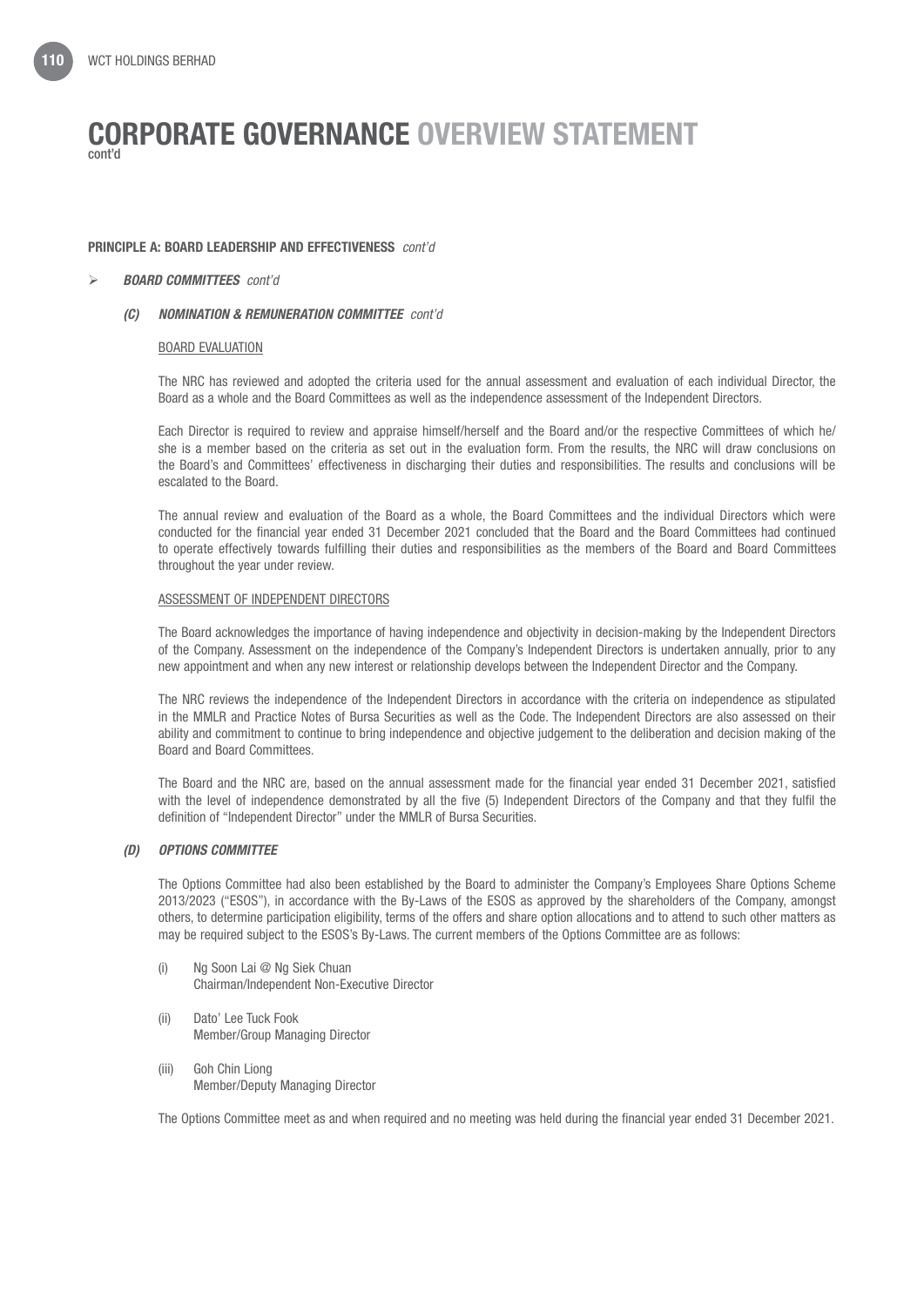#### PRINCIPLE A: BOARD LEADERSHIP AND EFFECTIVENESS *cont'd*

#### *TENURE OF INDEPENDENT DIRECTORS*

The Board notes and supports the recommendation of the Code that the tenure of an Independent Director should not exceed a term of nine (9) years. In the event the Board intends to retain any Director as an Independent Director who has served beyond a term of nine (9) years, approval from the shareholders through a two-tier voting process will be sought at the Company's general meeting.

Currently, none of the Independent Directors has served for more than nine (9) years on the Board and the tenure of the longest serving Independent Directors is slightly more than five (5) years as at the end of the financial year ended 31 December 2021.

#### *DIRECTORS' REMUNERATION*

The objective of the Group's Remuneration Policy is to attract and retain the Directors and Senior Management who play an important role in leading and controlling the Group's operations effectively. Generally, the remuneration of each Director and Senior Management are determined based on their roles and responsibilities having regard to their merits, qualifications and competence as well as the Group's operating results, individual performance and comparable market statistics.

The Policy on Remuneration of Directors and Senior Management of the Group, which sets out the policy statements and guiding principles to determine the remuneration of the Directors and senior management, is in line with the best practices recommended by the Code and as prescribed under the MMLR of Bursa Securities. The said policy is available for reference on the Company's website at (www.wct.com.my).

The aggregate fees, remuneration and other emoluments received by the Directors of the Company for the financial year ended 31 December 2021 are as follows:

|                                | <b>Salary</b>            | <b>Fees</b> | <b>Bonus</b>             | <b>Allowance</b>         | <b>Benefits-</b><br>in-kind | <b>Other</b><br>emoluments | <b>Total</b> |
|--------------------------------|--------------------------|-------------|--------------------------|--------------------------|-----------------------------|----------------------------|--------------|
| <b>The Company</b>             | (RM)                     | (RM)        | (RM)                     | (RM)                     | (RM)                        | (RM)                       | (RM)         |
| <b>Executive Directors</b>     |                          |             |                          |                          |                             |                            |              |
| Tan Sri Lim Siew Choon         | 3,105,000                | 12,000      | 115,000                  | $\overline{\phantom{a}}$ | 15,321                      | 7,195                      | 3,254,516    |
| Dato' Lee Tuck Fook            | 2,700,000                | 12,000      | 100,000                  | ٠                        | ٠                           | 3,566                      | 2,815,566    |
| Chow Ying Choon                | 1,745,000                | 12,000      | 75,000                   | $\overline{\phantom{a}}$ | 31,150                      | 1,381                      | 1,864,531    |
| Goh Chin Liong                 | 2,227,500                | 12,000      | 82,500                   | ۰.                       | 38,800                      | 7,456                      | 2,368,256    |
| Liang Kai Chong                | 1,485,000                | 12,000      | 55,000                   | $\overline{\phantom{a}}$ | 23,300                      | 11,241                     | 1,586,541    |
| <b>Non-Executive Directors</b> |                          |             |                          |                          |                             |                            |              |
| Tan Sri Marzuki Bin Mohd Noor  | $\overline{\phantom{a}}$ | 84,000      | $\overline{\phantom{a}}$ | 21,000                   |                             | 700                        | 105,700      |
| Datuk Ab Wahab Bin Khalil      | $\overline{\phantom{a}}$ | 84,000      | $\overline{\phantom{a}}$ | 20,000                   | $\overline{\phantom{a}}$    | 700                        | 104,700      |
| Dato' Ng Sooi Lin              | $\overline{\phantom{a}}$ | 84,000      | $\overline{\phantom{a}}$ | 22,000                   |                             | 3,130                      | 109,130      |
| Ng Soon Lai @ Ng Siek Chuan    | $\overline{\phantom{a}}$ | 84,000      | $\overline{\phantom{a}}$ | 7,000                    |                             | 3,130                      | 94,130       |
| Rahana Binti Abdul Rashid      | $\overline{\phantom{a}}$ | 84,000      | $\overline{\phantom{a}}$ | 14,000                   |                             | 3,130                      | 101,130      |
| Total (RM)                     | 11,262,500               | 480,000     | 427.500                  | 84,000                   | 108,571                     | 41,629                     | 12,404,200   |

#### PRINCIPLE B: EFFECTIVE AUDIT AND RISK MANAGEMENT

#### *FINANCIAL REPORTING*

The Board continually strives to provide and present a balanced and meaningful assessment of the Group's financial performance and prospects, primarily through the annual financial statements and quarterly interim financial results to shareholders as well as the Chairman's Statement and Management Discussion and Analysis in the Company's Annual Report 2021.

In preparing the financial statements, the Group has adopted the applicable accounting policies which have been consistently applied and are supported by reasonable and prudent judgements and estimates by the Board. All accounting standards that the Board considers to be applicable have been adopted.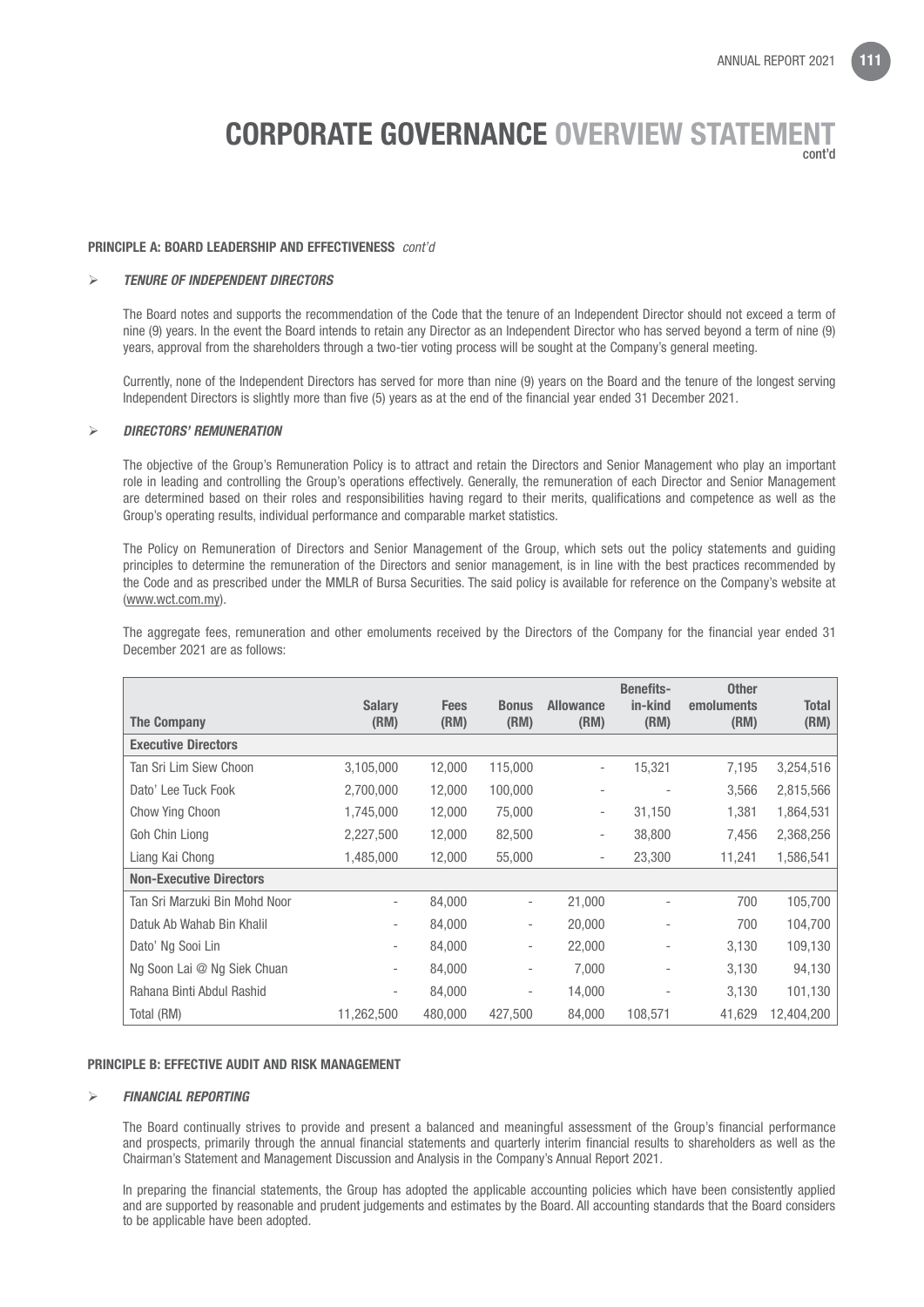## PRINCIPLE B: EFFECTIVE AUDIT AND RISK MANAGEMENT *cont'd*

## *FINANCIAL REPORTING cont'd*

The Board is also assisted by the Audit Committee to oversee the Group's financial reporting processes and the quality of its financial reporting.

## STATEMENT OF DIRECTORS' RESPONSIBILITY IN RELATION TO THE FINANCIAL STATEMENTS

The Directors are required to present a set of financial statements for the Group and the Company which give a true and fair view of the state of affairs of the Group and the Company at the end of each financial year as well as the financial results and their cash flows for that financial year.

The Directors consider that in preparing the financial statements:

- the Group and the Company have used the appropriate accounting policies and such policies were consistently applied;
- **e** reasonable and prudent judgements and estimates have been made;
- all applicable approved accounting standards in Malaysia have been adopted; and
- l the financial statements have been prepared on a going concern basis as the Directors have a reasonable expectation, having made enquiries, that the Group and the Company have adequate resources to continue to be in operations for the foreseeable future.

The Directors are responsible for ensuring that the Group and the Company keeps proper accounting records that disclose with reasonable accuracy the financial position of the Group and of the Company and which will enable them to ensure that the Financial Statements comply with the relevant provisions of the Companies Act, 2016.

The Directors also have general responsibilities for taking such steps that are reasonably available to them to safeguard the assets of the Group and of the Company, and to prevent and detect fraud and other irregularities, where possible.

## *SUITABILITY AND INDEPENDENCE OF EXTERNAL AUDITORS*

Through the Audit Committee, the Group has established a transparent and appropriate relationship with the Group's external Auditors in seeking professional assurance and ensuring compliance with the accounting standards in Malaysia.

The role of the Audit Committee in relation to the external Auditors can be found in the Audit Committee Report as set out in the Company's Annual Report 2021.

The Audit Committee has obtained confirmation from the external Auditors that they are and have been independent throughout the conduct of their audit engagement in accordance with the By-Laws (on Professional Ethics, Conduct and Practice) of the Malaysian Institute of Accountants and the International Ethics Standards Board for Accountants' Code of Ethics for Professional Accountants' independence requirements.

## *SOUND FRAMEWORK TO MANAGE RISKS*

The Board acknowledges its responsibility for maintaining a sound system of internal controls to safeguard the shareholders' investment and the Group's assets. Due to limitations that are inherent in any system of internal controls, the system adopted by the Group is designed to identify, mitigate and manage rather than to fully eliminate such risks that may potentially impede the attainment of the Group's objectives.

Information on the Group's internal control system implemented during the year is presented in the Statement on Risk Management and Internal Control set out in the Company's Annual Report 2021.

## *INTERNAL AUDIT FUNCTION*

The internal audit function of the Group is carried out by the Group Internal Audit Department ("GIA") which reports directly to the Audit Committee. The role of the GIA is to provide independent and objective reports on the effectiveness of the system of internal controls within the business units and projects of the Group to the Audit Committee. Further details of the internal audit function and the activities are set out in the Audit Committee Report of the Company's Annual Report 2021.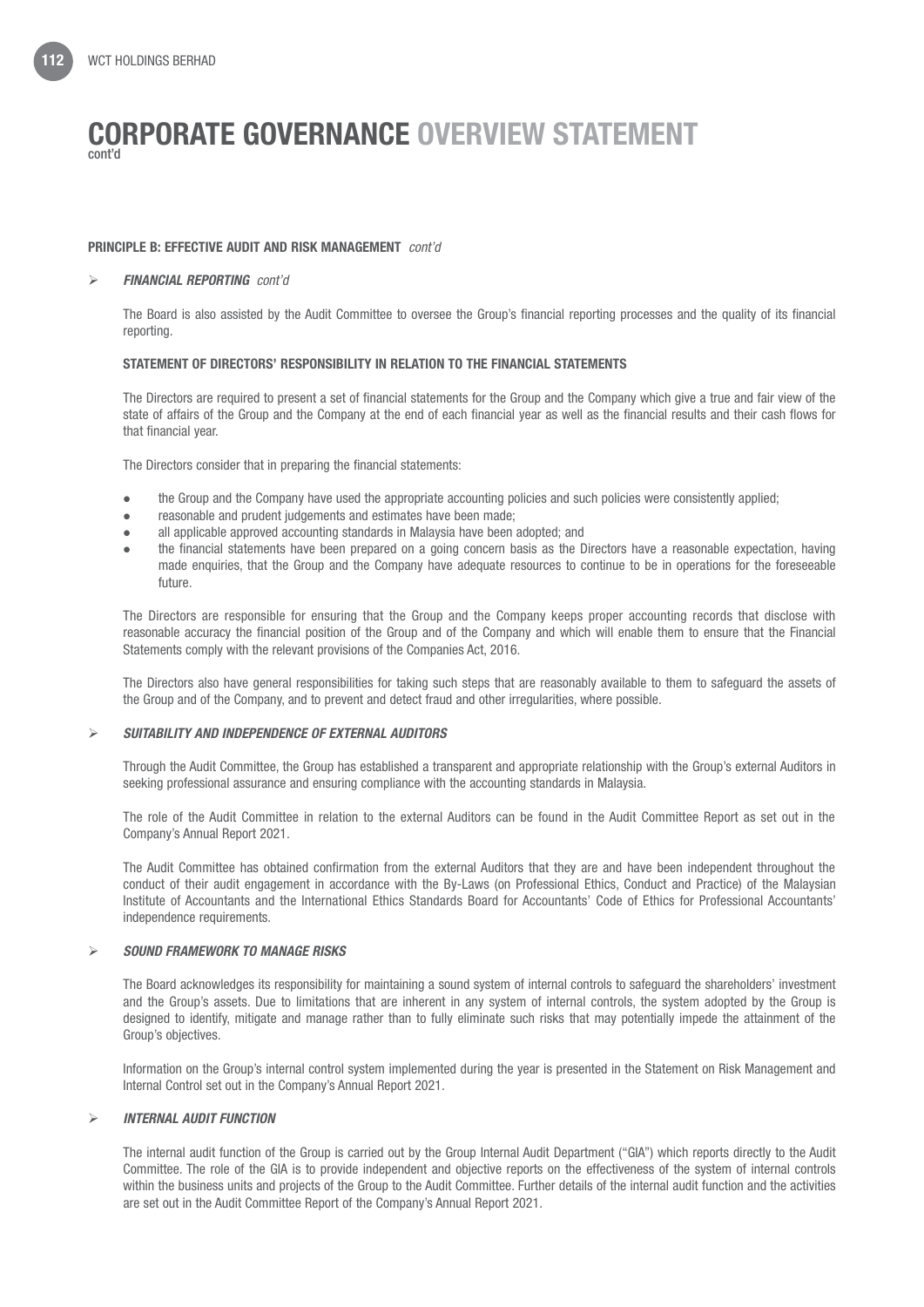#### PRINCIPLE C: INTEGRITY IN CORPORATE REPORTING AND MEANINGFUL RELATIONSHIP WITH STAKEHOLDERS

#### *EFFECTIVE COMMUNICATION AND PROACTIVE ENGAGEMENTS WITH SHAREHOLDERS*

The Group values and strongly believes in the importance of effective communication with shareholders, potential investors and the public. This is to ensure that all shareholders, both institutional and individual investors, have full access to the relevant information disclosed by the Company. It does this through the Company's Annual Report, AGM, the Company's website (www.wct.com.my) and the timely release of all corporate announcements and quarterly interim financial results, thus providing shareholders and the investing public with an overview of the Group's performance and operations. All enquiries made are dealt with as promptly as practicable.

The Annual Report remains as the Company's main source of information to the shareholders and investors while the Company's website, which has a dedicated investor relations section, is intended to provide relevant information about the Group to a wider segment of the investing public.

 Any shareholders and/or stakeholders of the Group who may have concerns relating to the Group may directly convey the same to Tan Sri Marzuki Bin Mohd Noor, the Company's Senior Independent Non-Executive Director, who serves as a point of contact for shareholders and other stakeholders.

#### *ENSURE TIMELY AND HIGH-QUALITY DISCLOSURE*

The Board recognises the importance of prompt and timely dissemination of accurate and sufficient information concerning the Company and its Group to the shareholders, investors and other stakeholders to enable them to make informed decisions.

The Company maintains the practice of releasing all requisite announcements as well as material and price sensitive information in a timely manner to Bursa Securities in compliance with the disclosure requirements as set out in the MMLR of Bursa Securities. The Company also releases timely updates to the market and community through the Company's websites, media release and other appropriate channels. Price-sensitive information and information that may be regarded as undisclosed material information about the Group is, however, not disclosed until after the requisite announcement to Bursa Securities has been made.

#### *THE AGM*

The AGM of the Company is used as a forum of communication with its shareholders. All shareholders are encouraged to attend the AGM which is usually held within the Klang Valley and is easily accessible by the shareholders. In light of the COVID-19 pandemic, the Company conducted a fully virtual 10<sup>th</sup> AGM on 22 June 2021 as a precautionary measure to curb the spread of COVID-19. During the 10th AGM, a presentation was given by the Senior Management to the shareholders on the Group's strategies, performance and latest developments including the Company's responses to the questions raised by the Minority Shareholders Watch Group (MSWG), on behalf of the minority shareholders of the Company and Permodalan Nasional Malaysia, a substantial shareholder of the Company. The Board encourages participation from shareholders by having a question and answer session during the AGM whereby the shareholders may channel their queries relating to the audited financial statements of the Group and the Company to the Company's External Auditors and may discuss the Group's performance and its business activities with the Directors and the Management of the Company. Each item of special business included in the notice of the general meeting is accompanied by an explanation of the effects of a proposed resolution. Separate resolutions are proposed for substantially separate issues at the general meeting and the Chairman would declare the number of proxy votes received, both for and against each separate resolution where appropriate.

Pursuant to Paragraph 8.29A of the MMLR of Bursa Securities, any resolution set out in the notice of any general meeting shall be voted by poll. As such, all resolutions proposed at the forthcoming 11<sup>th</sup> AGM of the Company scheduled to be held on 15 June 2022 will be voted by poll. An Independent Scrutineer will be appointed by the Company to verify the results of the poll at the AGM.

#### *INVESTOR RELATIONS*

Another important channel of communication with shareholders, investors and the general investment community, both locally and internationally, is the Group's investor relations activities. The Company conducts regular briefings with financial analysts and fund managers from time to time as a means of maintaining and improving investor relationship. At least four (4) analyst briefings are held each year, usually to coincide with the release of the Group's quarterly interim financial results. Additional engagements with individual or group of analysts and fund managers may be held on an ad hoc basis as and when requested. A press conference is normally held after the AGM or any Extraordinary General Meeting of the Company.